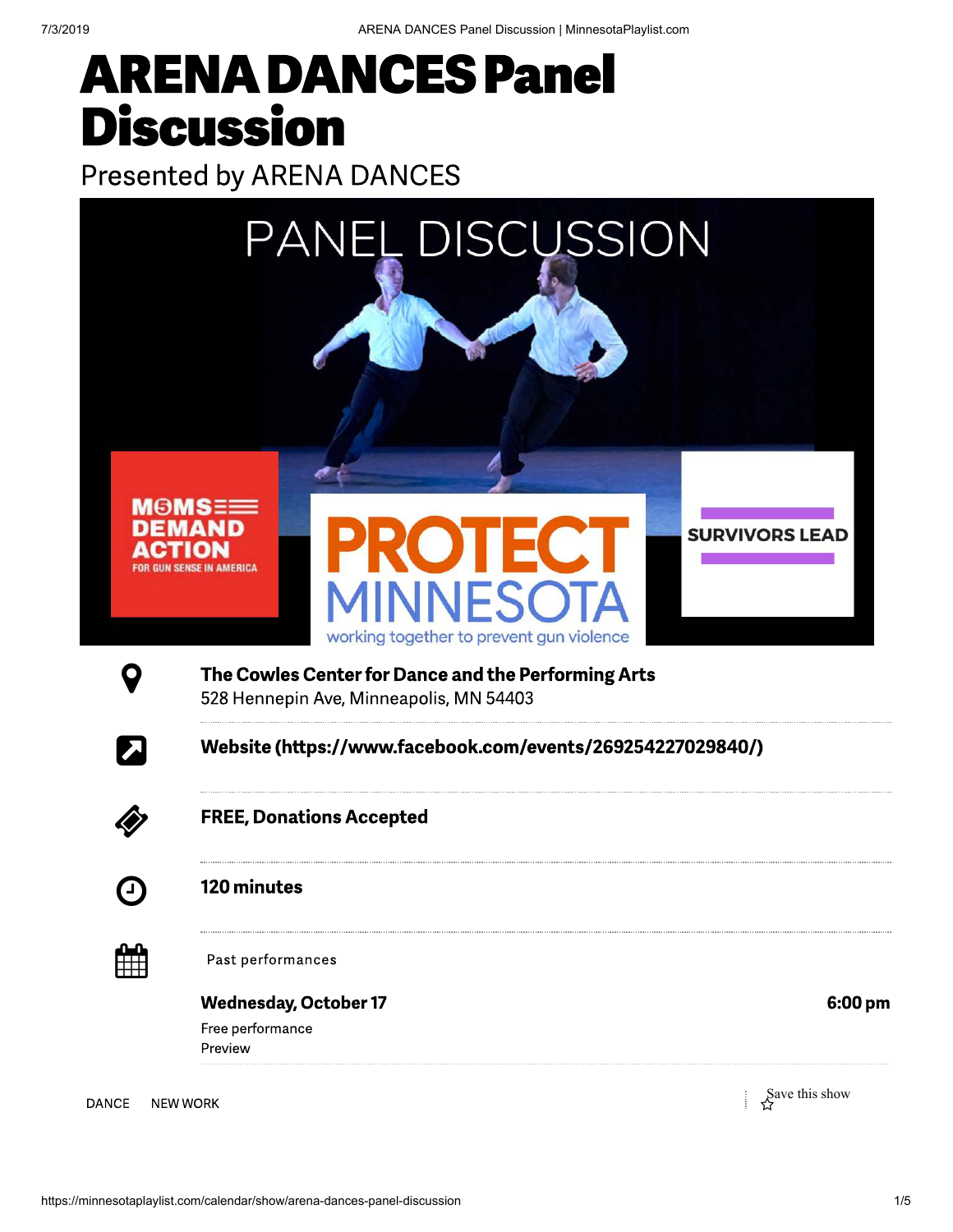Join us in an engaging and necessary conversation about the current state of gun violence in our society. As the central theme of this fall's performance "HOLD MY HAND," ARENA DANCES has partnered with multiple local/national leading activist organizations whose efforts focus on gun safety and support for victims of violence.

This panel discussion will preview an excerpt of new work for "HOLD MY HAND" followed by dialogue surrounding the issue of gun violence. Conversation will be facilitated by ARENA dancers Dustin Haug and Rachel Clark, with representatives Ayolanda Evans of Protect MN (Director of Outreach for Safe Communities), Stephen Venable (Minnesota State Leadership Team) of Moms Demand Action and Rachael Joseph of Survivors Lead (Founder and Executive Director).

October 17 I 6-8PM I Studio 2B @ The Cowles Center for Dance and the Performing Arts I FREE

For more information on the event and organizations involved, check out the link below:

https://www.facebook.com/events/269254227029840/ (https://www.facebook.com/events/269254227029840/)



https://minnesotaplaylist.com/calendar/show/arena-dances-panel-discussion 2/5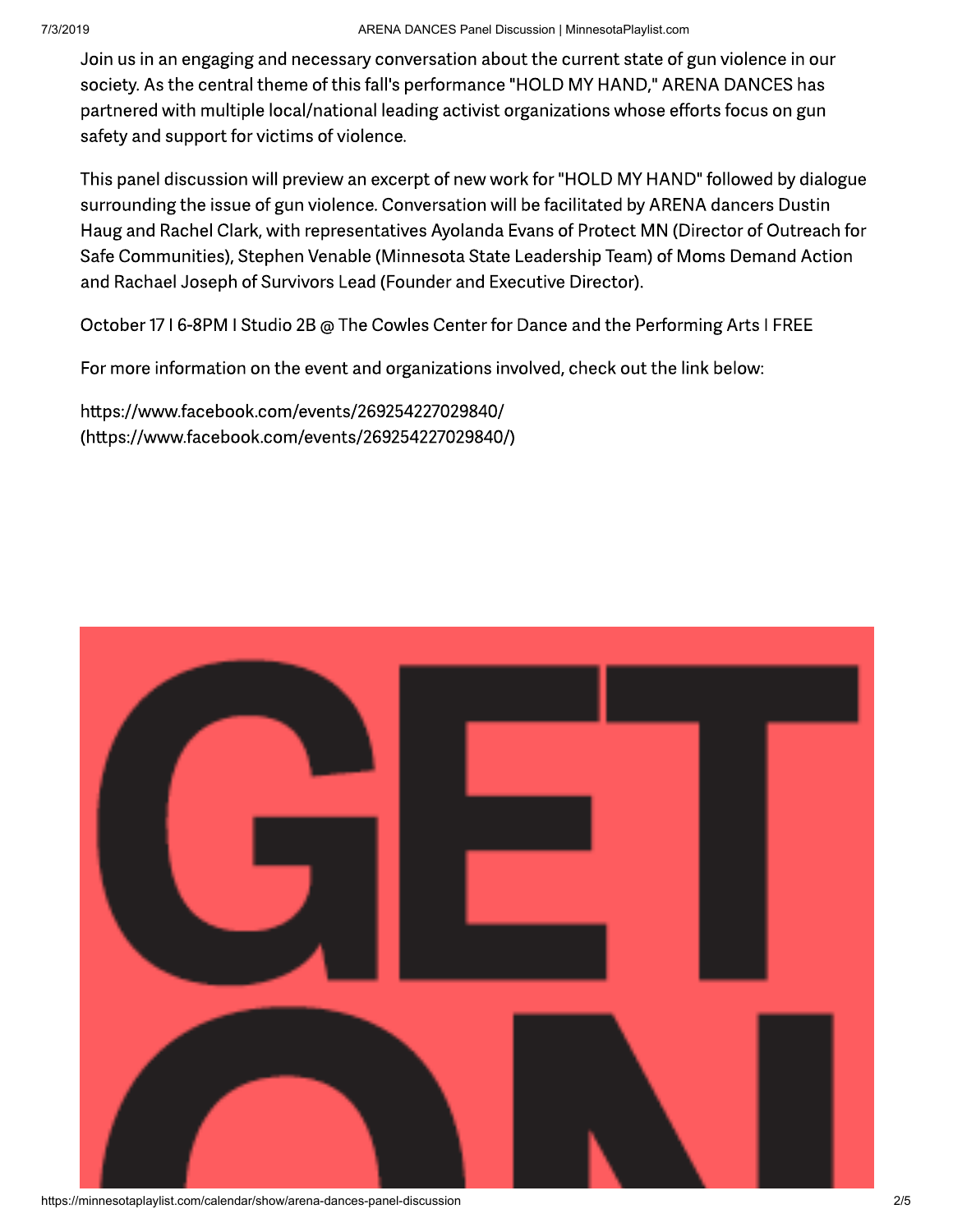

# Publish your talent profile today

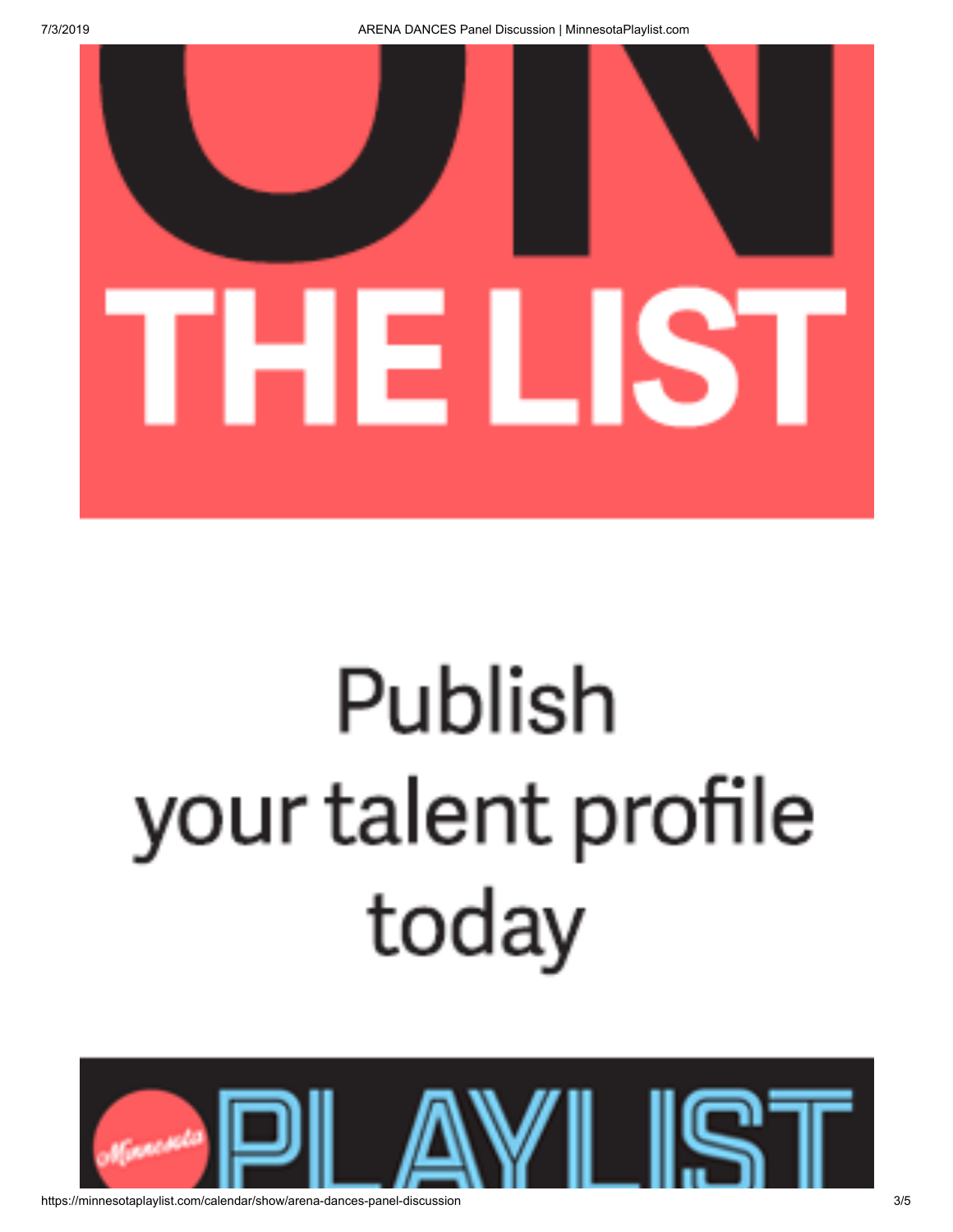7/3/2019 ARENA DANCES Panel Discussion | MinnesotaPlaylist.com



(http://minnesotaplaylist.com/product/talent-profile-1-year)